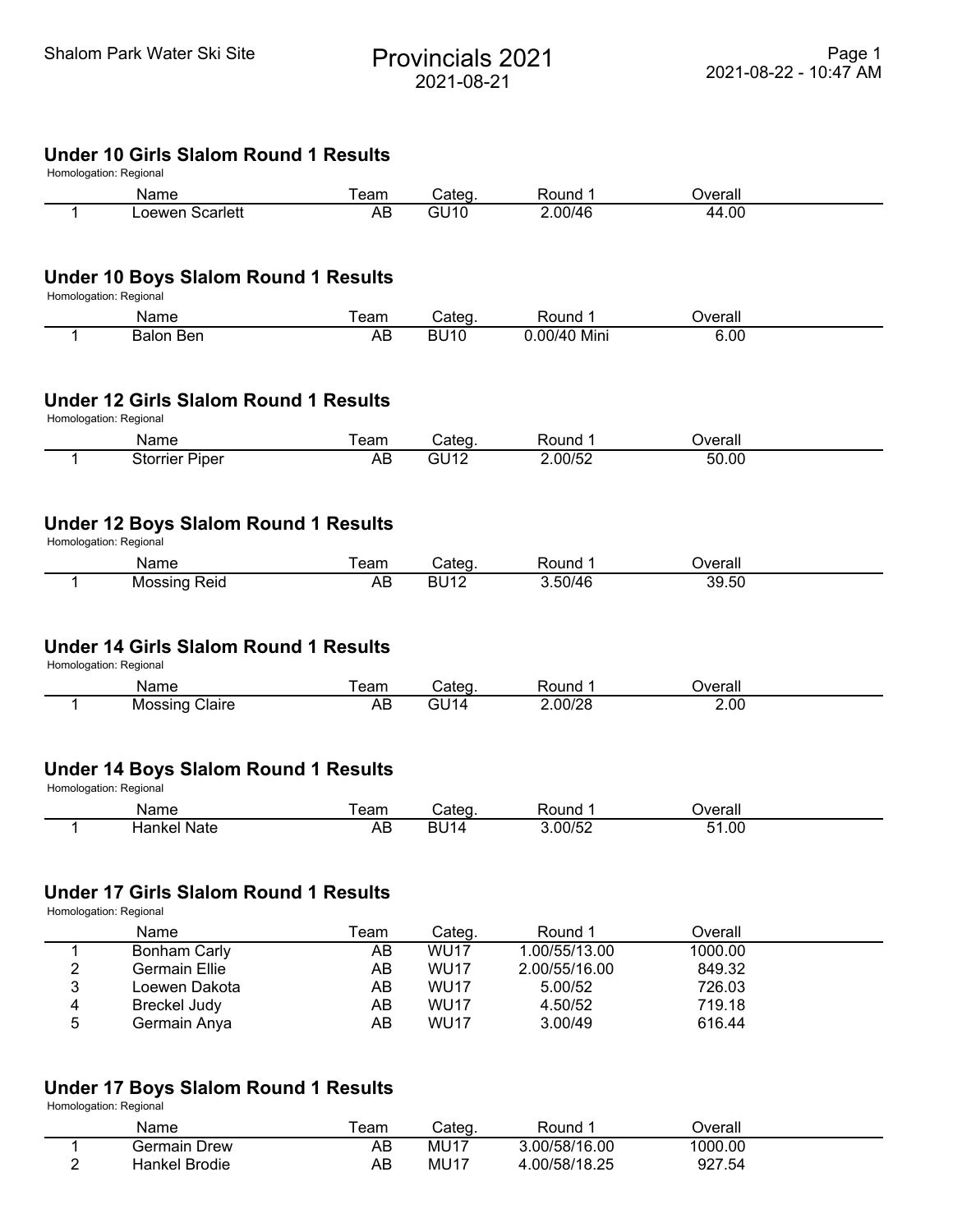#### Shalom Park Water Ski Site<br>
Provincials 2021 2021-08-21

Page 2 2021-08-22 - 10:47 AM

| -------        |     |                |                        |         |  |  |  |
|----------------|-----|----------------|------------------------|---------|--|--|--|
| Name           | eam | `nton<br>oalcu | Round                  | ⊃verall |  |  |  |
| Henuset Andrew | AB  | $MU1^-$        | .25/58/18.25<br>.29,99 | 887.68  |  |  |  |

#### **Under 21 Men Slalom Round 1 Results**

Homologation: Regional

|   | Name           | eam | Cateɑ.      | Round         | ⊃verall |  |
|---|----------------|-----|-------------|---------------|---------|--|
|   | richton Lucasٽ | AB  | <b>MU21</b> | .00/58/13.00  | 1000.00 |  |
| - | Thompson Kale  | AB  | MU21        | 4.00/58/18.25 | 594.59  |  |

#### **Men Slalom Round 1 Results**

Homologation: Regional

| Name | $ -$<br>eam | tor<br>$\sim$ | ound?       | <b>Verall</b> |
|------|-------------|---------------|-------------|---------------|
| odd  |             | M             | .00<br>`) ( | .00<br>ப      |

# **Women 3 Slalom Round 1 Results**

Homologation: Regional

| Name                             | eam | nton<br>,aιeq | ound!                           | ⊃verall                    |  |
|----------------------------------|-----|---------------|---------------------------------|----------------------------|--|
| ---<br>⊺ıffanv<br>aecombe<br>⊢пı | AВ  | W3            | $\mathbf{r}$<br>13.00<br>ריוו ה | 48.5 <sup>c</sup><br>18.5C |  |

### **Men 3 Slalom Round 1 Results**

Homologation: Regional

|   | Name             | Team | Categ.         | Round 1       | Overall |  |
|---|------------------|------|----------------|---------------|---------|--|
|   | Storrier Mathieu | AΒ   | M3             | 2.00/55/12.00 | 44.00   |  |
| 2 | Cameron John     | AB   | MЗ             | 3.00/55/13.00 | 39.00   |  |
| 3 | Schauenberg Ryan | AB   | MЗ             | 2.00/55/13.00 | 38.00   |  |
| 4 | Barton Jason     | AB   | M <sub>3</sub> | 1.50/55/13.00 | 37.50   |  |
| 5 | Mossing Tyron    | AB   | M <sub>3</sub> | 1.00/55/13.00 | 37.00   |  |
| 6 | Balon Adam       | AΒ   | MЗ             | 1.50/46       | 1.50    |  |

### **Women 4 Slalom Round 1 Results**

Homologation: Regional

|   | Name              | eam | 'aten<br>oalcu | Round  | )verall |  |
|---|-------------------|-----|----------------|--------|---------|--|
|   | Abt Loree         | AD  | W4             | .00/52 | 28.00   |  |
| - | Colcleugh Rae-Lee | AΒ  | W4             | .00/40 | 4.00    |  |

### **Men 4 Slalom Round 1 Results**

Homologation: Regional

|                | Name           | ⊺eam | Cateɑ. | Round         | Dverall |  |
|----------------|----------------|------|--------|---------------|---------|--|
|                | Anderson Brant | AB   | M4     | 3.50/55/12.00 | 45.50   |  |
| $\overline{ }$ | Berube Luc     | AB   | M4     | 5.00/55/13.00 | 41.00   |  |
|                | Susoeff Misha  | AB   | M4     | 4.00/55/18.25 | 22.00   |  |

### **Women 5 Slalom Round 1 Results**

Homologation: Regional

| Name              | eam     | 'otan<br>salcu | Round                       | <b>Dverall</b>                                   |  |
|-------------------|---------|----------------|-----------------------------|--------------------------------------------------|--|
| Powell Rhonda     | ΛF<br>ᇺ | W <sub>5</sub> | .00/52/13.00                | 45.00                                            |  |
| Mosteller Maureen | AE      | W <sub>5</sub> | つに<br>00/52/1<br>$\sqrt{ }$ | .00<br>$\Lambda$ <sup><math>\Lambda</math></sup> |  |